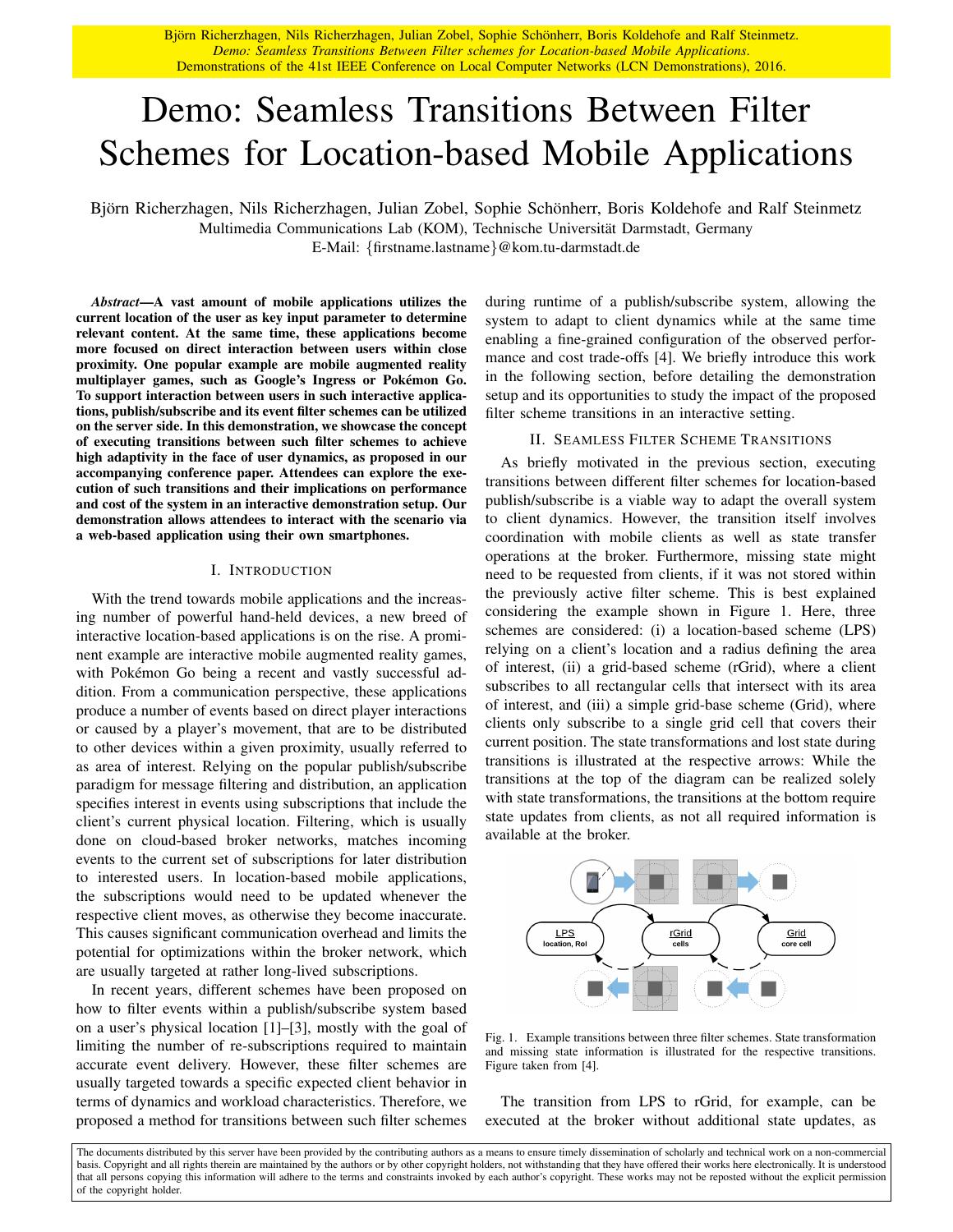the current location of a client and the radius of its area of interest is known. The broker can, thus, calculate the set of grid cells the client needs to be subscribe to and transform the subscription accordingly. However, when switching from rGrid back to LPS, only the set of cells is known for each client. Thus, we can only estimate the rough position of a client and a pessimistic region of interest (given that the region of interest is circular) – for accurate event dissemination the client needs to update the state at the broker by sending its current location and radius of interest.

For an in-depth discussion of transitions between filter schemes and our proposed system design, the interested reader is referred to our accompanying conference paper [4].

# III. DEMONSTRATION

To demonstrate the impact and effects of filter scheme transitions for mobile location-based applications, we rely on the simulation and prototyping platform SIMONSTRATOR [5]. The platform allows us to simulate a larger quantity of mobile clients and their activity in a mobile location-based application. Client movement is based on OpenStreetMap data, as clients follow streets to reach a set of attraction points. These attraction points correspond to points of interest within the application. Clients issue events containing their current game status as well as their location periodically, and the broker distributes these events to subscribed clients based on the currently utilized filter scheme.

For this demonstration, we extend our system model presented in [4] with a REST-based API that allows live client manipulation and returns detailed per-client status information. Relying on an interactive web application, conference attendees can take control of the simulated mobile clients via one of the provided smartphones or by using their own device. The web application reports the currently experienced performance and cost metrics for the respective client and allows manipulation of client movement and application properties. The extensions to the SIMONSTRATOR platform developed for this demonstration are available online<sup>1</sup> and might serve as a starting point for similar demonstration setups.

A second web application running on a tablet device allows attendees to trigger different filter scheme transitions and reconfigurations of the currently active filter scheme. Additionally, broker-related performance and cost metrics related to a given filter scheme are visualized on the device. Metrics observed by clients (e.g., amount of status updates, achieved accuracy, traffic characteristics) are directly visualized on the participants' smartphones. Thereby, the demonstration provides two views on the impact of filter scheme transitions: from the perspective of the broker (or, in more general terms, the application provider) and from the perspective of a mobile client. In addition to the web-based applications, a central visualization illustrates the overall scenario from a bird's-eye view. The overall setup of the demonstration is illustrated in

<sup>1</sup>Git-repositories at http://simonstrator.com (not all sources are publicly visible, please contact the authors for full access).

Figure 2. It consists of a computer executing the simulation environment and providing a central visualization of the map and the mobile clients, and two or more mobile devices connected to the laptop via a Wi-Fi access point.



Fig. 2. Setup of the demonstration, consisting of a computer running the simulation software and visualizing the scenario, a Wi-Fi access point and two or more mobile devices. Two web-based control applications enable interaction with the broker and the clients in the simulation, respectively.

## *A. Interaction with the Broker*

Using the broker-side application running on the provided tablet, attendees can manually trigger transitions and reconfigurations of filter schemes. The resulting performance and cost metrics as observed by the broker are visualized within the application. This allows attendees to assess the impact of a transition in terms of client state updates, required matchoperations on the broker as well as traffic required to distribute state updates.

Furthermore, global scenario parameters such as the number of active clients can be altered to directly study the impact of different node densities and workload characteristics. In combination with the client application introduced in the following section, this enables conference attendees to explore the performance and cost characteristics of the individual filter schemes and their transitions, augmenting the results presented in the conference paper [4]. One example is the grid-based filter scheme, where attendees can reconfigure the size of the utilized grid cells to study the trade-off between precision and recall for individual users and different sizes of their region of interest. Furthermore, the effects of suboptimal grid cell placement become apparent, motivating the future use of mapbased information on places, streets, and natural obstacles when determining the individual grid cells.

# *B. Interaction with Mobile Clients*

Interested attendees can use one of the provided devices or connect their own smartphone to our access point<sup>2</sup> to gain access to the client-side application. As the client-side application is purely web-based, no additional application installation is required. The client-side application is assigned

<sup>2</sup>Credentials are provided via a QR code and an NFC-tag for easy setup.